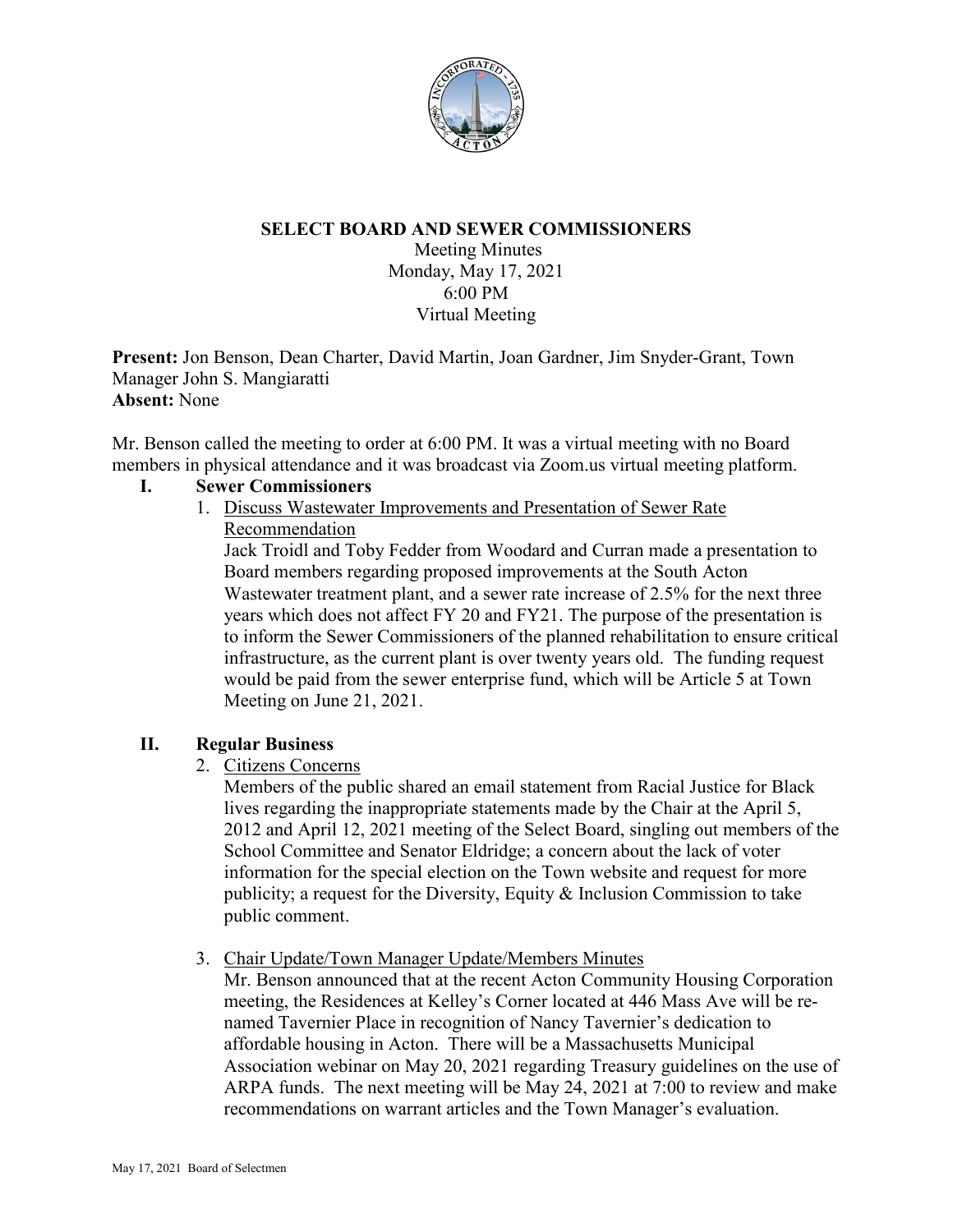

Mr. Mangiaratti updated the Board regarding the recent MassWorks Grant ceremony held at 4 Powdermill Road on May 13, 2021 regarding the awarding of \$2.75 million toward the Apartments at Powder Mill for wastewater improvements and complete streets. Lt. Governor Karyn Polito was in attendance, along with members of the Select Board, Senator Eldridge, and Representatives Gouveia and Sena. Saturday is Hazardous Waste Day at the Transfer Station from 9:00 AM to 1:00 PM. The Transfer Station will resume regular operating hours starting June 1, 2021. There are currently open positions in multiple Town of Acton departments such as Public Works, Land Use, Public Safety, and Finance. There will be two additional Acton Leadership Group meetings for May 27, 2021, and June 3, 2021 to discuss the current ALG Plan which requires adjustment due to including the debt expense for the North Acton Fire Station as a separate line item. It was also included as an operating budget expense.

Mr. Snyder-Grant announced there will be a special event on May 25, 2021 in recognition of the death of George Floyd, a virtual community conversation with the Acton and Boxborough Police Chiefs hosted by Racial Justice for Black Lives [\(RacialJusticeforBlackLives@gmail.com\)](mailto:RacialJusticeforBlackLives@gmail.com)

Mr. Martin commented on his disappointment regarding the support of several Board Members for the current Chair after his comments at recent Board meetings.

4. COVID-19 Response Update

Mr. Mangiaratti reported there is currently 6 people in quarantine with a cumulative case number of 975, and that all remaining COVID restrictions and the current face covering order will be rescinded on May 29, 2021. Governor Baker will end the State of Emergency on June 15, 2021. Mr. Mangiaratti will have some recommendations regarding how other town boards and committees will operate after June 15, 2021 at the June 7, 2021 meeting of the Select Board. Town Hall has been ope to the public since May 3, 2021, and will have more information for the Board regarding the use of ARPA funds.

# **III. Public Hearings**

5. 7:10 PM Class II Auto Dealer License, Acton Auto Boutique, 429 Great Road. Adam Ponte, attorney for the applicant, presented to the Board the application and request for a Class II Auto Dealer License at 429 Great Road for the sale of luxury pre-owned vehicles. **Ms. Gardner moved, seconded by Mr. Charter to close the public hearing and voted unanimously by roll: (Mr. Snyder-Grant, Ms. Gardner, Mr. Charter, Mr. Benson, Mr. Martin).**

**Ms. Gardner moved, seconded by Mr. Martin to approve a Class II Dealers License at 429 Great Road for Acton Auto Boutique and voted unanimously**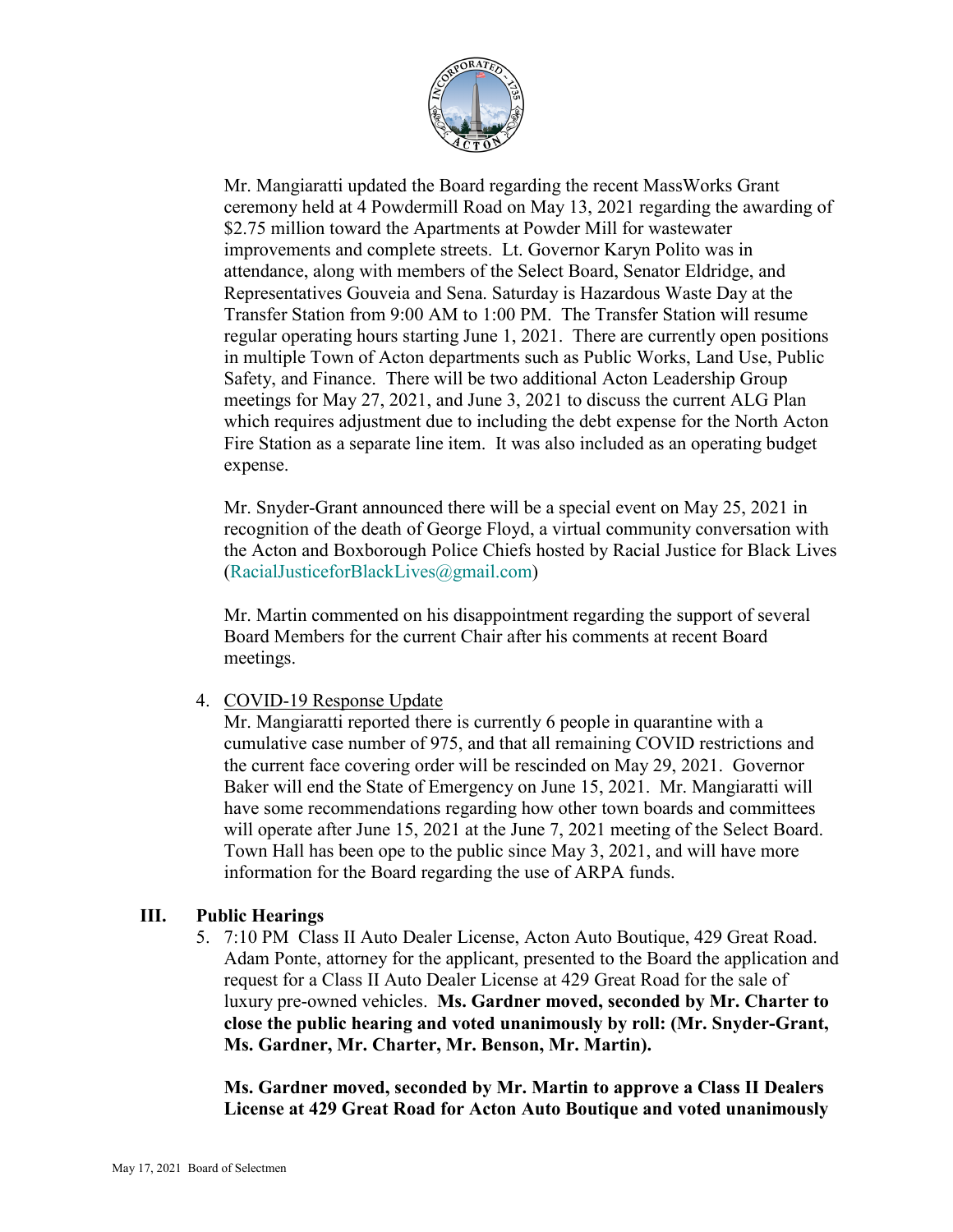

# **by roll: (Mr. Snyder-Grant, Ms. Gardner, Mr. Charter, Mr. Benson, Mr. Martin).**

# **IV. New/Special Business**

6. Discuss Open Meeting Law Complaint and Delegate Response The Board received an Open Meeting Law complaint regarding recent minutes that were approved by the Board for April 5, 2021.

**Ms. Gardner moved, seconded by Mr. Martin to amend the minutes from April 5, 2021and voted 3-0-2 by roll call: (Ayes: Ms. Gardner, Mr. Martin, Mr. Benson, Abstain: Mr. Snyder-Grant, Mr. Charter)**

7. Review Draft Governance Agreement for Regional Emergency Communication Center with Concord

Police Chief Joseph O'Connor, Fire Chief Tom Judge, and Town Manager Stephen Crane from Concord, and Police Chief Rich Burrows and Fire Chief Robert Hart from Acton attended the discussion regarding the proposed draft Governance Agreement for a Regional Emergency Communications Center (RECC). The proposal is a combined communications center with Acton and Concord for public safety dispatch purposes. There would be a Board of Directors to include both Town Managers, and an Operations Committee consisting of both Police and Fire Chiefs of both towns. Recommended funding will go to the Select Boards of both Acton and Concord, as well as each Finance Committee for approval, to operate the dispatch center. The Operations Committee will oversee the Communications Center. Staffing would consist of a contracted service subject to a lease as a stand-alone district. Both Town Managers are reaching out to the unions for meetings, as well as reaching out to the Middlesex County Retirement System for the possibility of adding the potential district employees to the system. Regional Dispatch Centers receive financial support from the State compared to stand-alone centers that rely on town budget limitations, specifically towards capital projects for routine maintenance and upgrades. The Board will re-visit the final draft on May 24, 2021 for a formal vote. The Board took several questions and comments from the public.

8. Presentation of Feasibility Study for New Department of Public Works Facility The Board listened to a presentation by John Comeau and Mike Richard from Weston & Sampson regarding the findings of a feasibility study for the Department of Public Works and Transfer Station leading up to Annual Town Meeting to consider replacing the current 50 year old structure. The estimated total costs range for the DPW facility and Transfer Recycling Station is \$30 – 32.1 million. Several Board Members supported moving toward a new DPW facility. There is a Town Meeting article to advance to the next phase of design for \$1 million, with \$200,000 coming from the Transfer Station Enterprise Fund.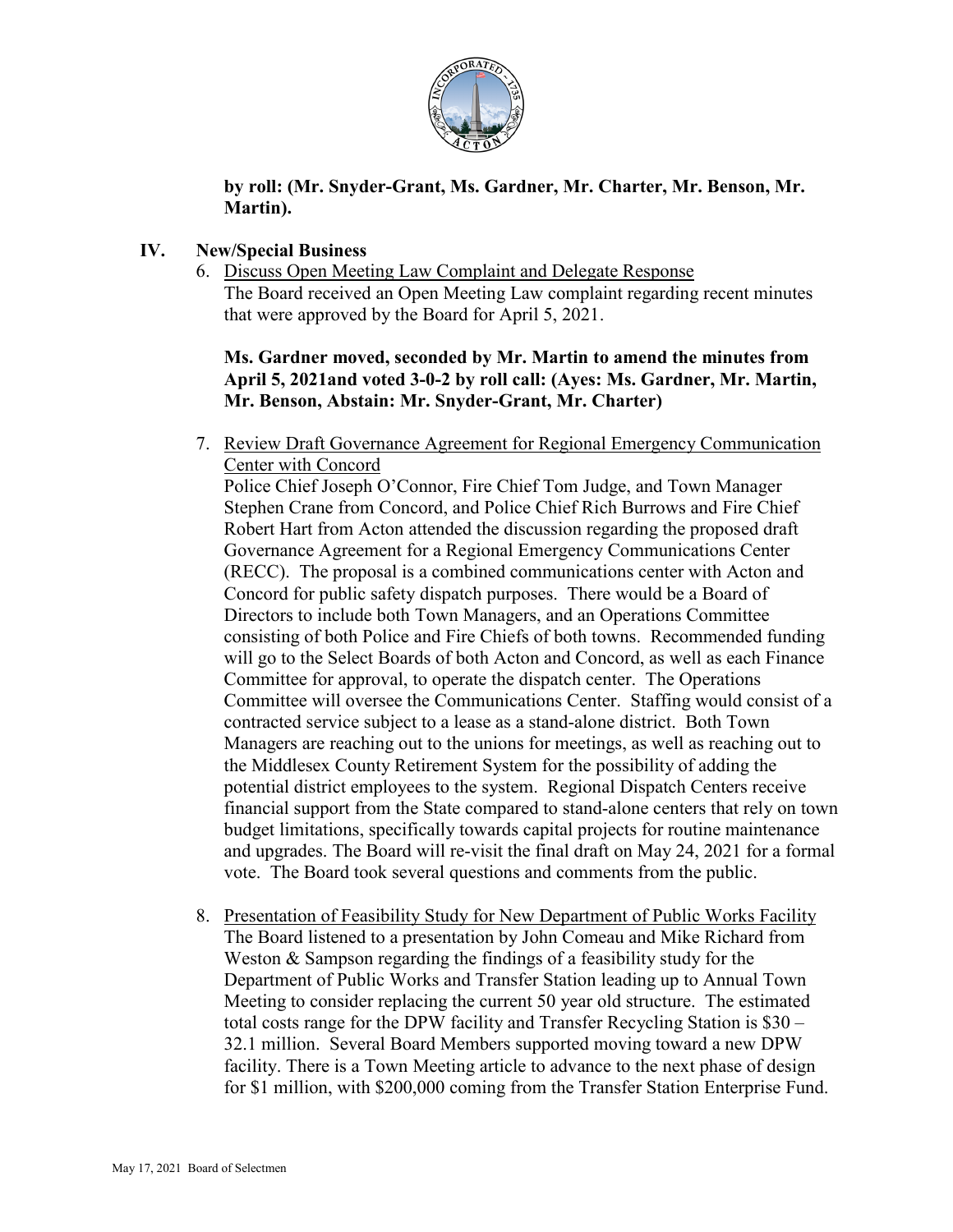

9. Discussion of the Acton Center Traffic Improvement Project DPW Director Corey York presented an update on the design concept. The requested funding for \$886,000 provides roadway improvements. The plans for a 75% design completion is scheduled to be implemented by late summer, and having complete streets with bike lanes and lane re-configurations. Parts of the plan also include the parking entrances to Town Hall to improve safety. A final design is expected by September/October of 2021.

# 10. Presentation of Proposed Community Center Concept

The Board listened to a presentation from a local citizen group regarding interest in the re-use of the Kmart parcel for a Community Center. The Board took several comments from the public. The Board requested Mr. Charter and Mr. Mangiaratti meet with the representatives of the property owners to inform of the community interest for a possible community center at the location.

# **V. Consent Items**

**Ms. Gardner moved to approve consent items 11-23, seconded by Mr. Martin and unanimously voted by roll call: (Ayes: Mr. Snyder-Grant, Ms. Gardner, Mr. Charter, Mr. Benson, Mr. Martin)**

**Mr. Snyder-Grant moved, seconded by Ms. Gardner to adjourn and voted unanimously by roll call vote: (Ayes: Mr. Snyder-Grant, Ms. Gardner, Mr. Charter, Mr. Benson, Mr. Martin) Meeting adjourned at 10:40 PM.**

# **Documents and Exhibits Used During this Meeting**

- Agenda, May 17, 2021
- Sewer Program and Rates Presentation
- Class II Auto Dealer Application, Acton Auto Boutique, LLC
- Open Meeting Law Complaint, May 10, 2021
- Draft Governance Agreement for Regional Emergency Communication Center
- Department of Public Works Feasibility Study
- Meeting Minutes, April 12, 26, and May 3, 2021
- MassDOT Letter of Support
- Committee Appointment Recommendations, Lingya Zhou
- Right of Way Acquisition, 1 Beverly Road
- Right of Way Acquisition, 245 Main Street
- Accept Gift Memo, Recreation department from Insulet Corporation Dated
- Accept Gift Memo, Recreation Department from Patrick Gallagher Dated May 3, 2021
- Accept Gift Memo, Recreation Department from Brian Griffin Dated May 3, 2021
- Accept Gift Memo, Recreation Department from the Morrison Family Dated May 11, 2021
- One Day Alcoholic Beverage License Application, League of Women Voters
- One Dya Alcoholic Beverage License Application, James Jackson